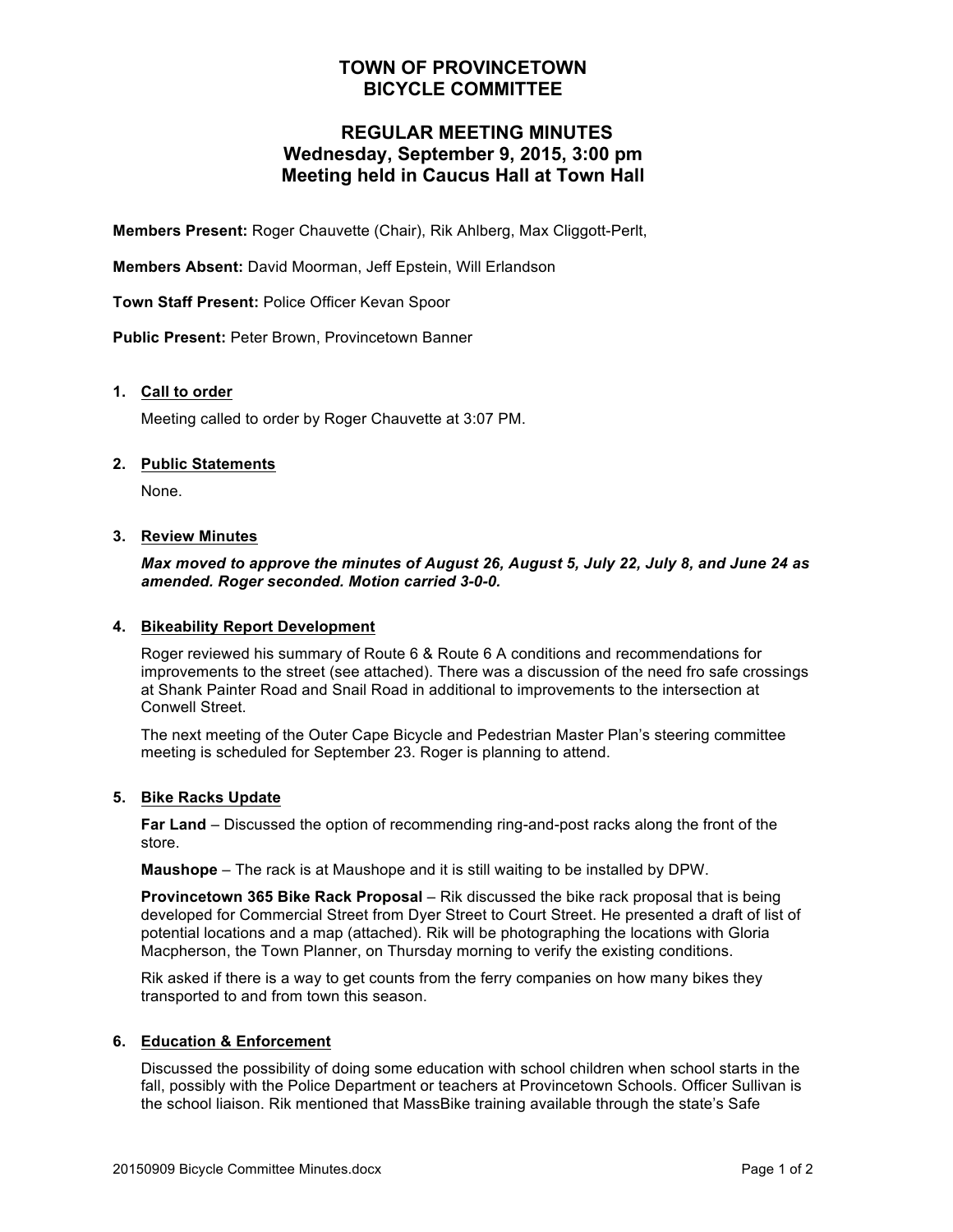## **TOWN OF PROVINCETOWN BICYCLE COMMITTEE**

Routes to School program, but Provincetown doesn't currently participate in that program. Discussed the possibility of meeting with the school Parent Teacher Association (PTA) to get input on bike safety education needs for adults and children.

Roger will be meeting with the tour bus operators in October.

Max again suggested that we pick dates and locations for bike banners for next summer and sign up as soon as we can.

Roger suggested we get on the Firehouse calendar when the schedule opens for next summer in October.

Officer Spoor reported that there were fewer bicycle crashes this year that last year (January to September) – approximately 60 last year and 46 this year. This count includes the entire seashore as well as town.

#### **7. New business**

None.

#### **8. Next Meeting**

Next meeting is scheduled for September 23.

#### **9. Member statements**

None.

#### **10. Adjourn**

Max moved to adjourn at 4:30 PM.

Respectfully submitted, Rik Ahlberg

Attachments: Bike Report - Draft - Route 6 (2 pages) Provincetown 365 Bike Rack Proposal map and spreadsheet (2 pages)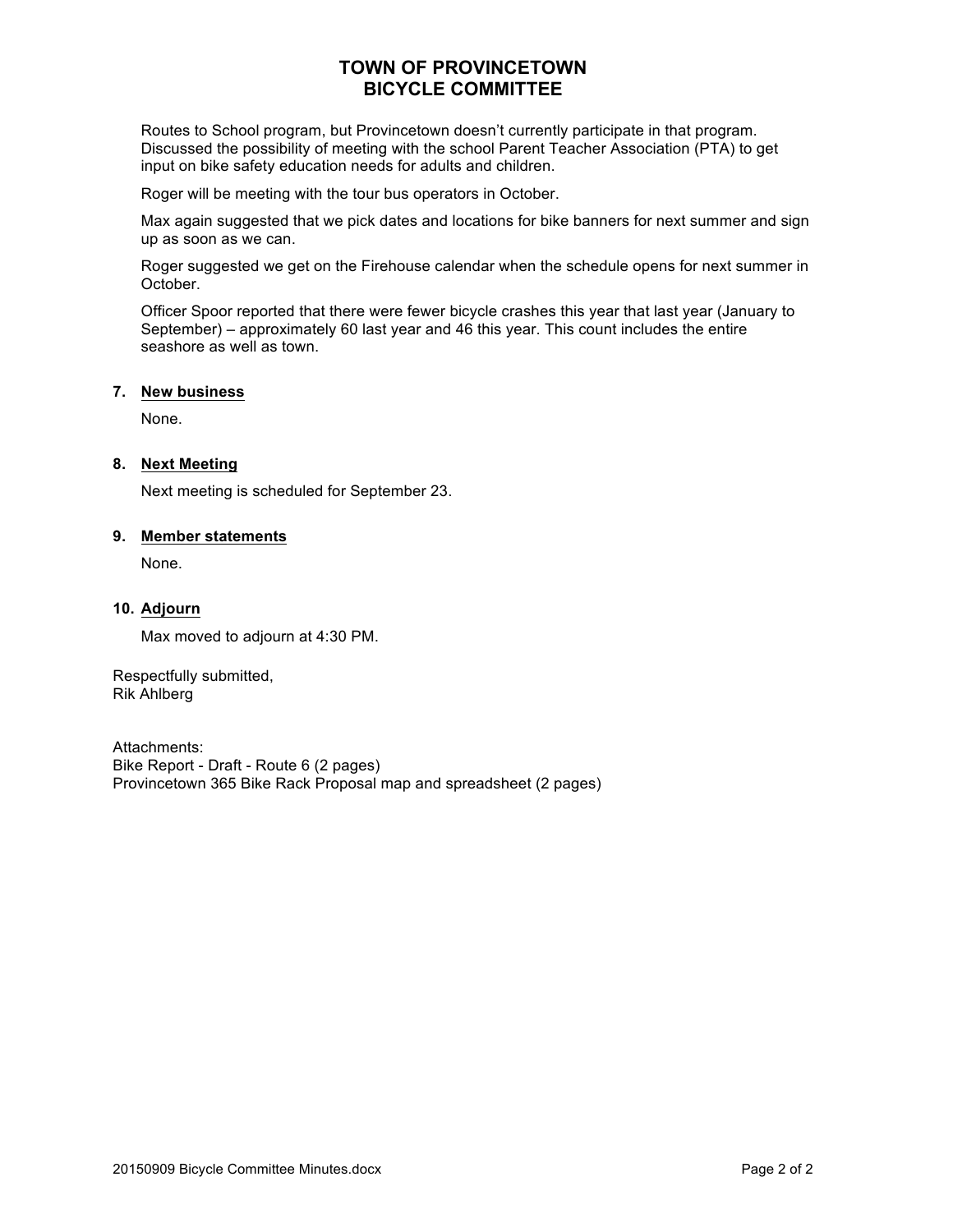## Provincetown Townwide Traffic Evaluation

## Bicycling Evaluation

## 3. U.S Route 6 & MA Route 6-A

- A. Givens
	- a. Historically, U.S Route 6 was, at its completion the longest highway in the United States. While it has been shortened in California from Long Beach back to Bishop, it still remains among the longest highways in the country.
	- b. Here in Massachusetts, it's appropriate that the highway begins with the rising sun in Provincetown where the Pilgrims landed nearly 400 years ago.
	- c. From Herring Cove to the Truro line, the roadway is currently a four-lane road [two in each direction] but has no breakdown lane and in many spots, not even a place to pull a stopped vehicle off the road.
	- d. Bicyclists are permitted to travel this highway even if doing so means they must share the road with vehicles that travel between 50-60 mph.
	- e. The road actually cuts through a portion of the Cape Cod National Seashore and in doing so, also crosses some environmentally sensitive areas.
	- f. The four-lane design is somewhat arbitrary because it shrinks to two lanes in Truro at the junction with Route 6A and continues as a two-lane road all the way to Eastham.
	- g. Route 6 is the fastest of the three main East-West roads through Provincetown and the only road with no residences along either side of the road.
	- h. Heading North, there are five turn-offs into Provincetown:
		- Stott Crossing in Truro
		- Snail Road
		- Conwell & Race Point Road [Traffic Light]
		- Shankpainter Rd.
		- Herring Cove Beach.
	- i. There are also two lesser roadways:
		- Mayflower Ave. [a private road]
		- Howland St. that does not cross Route 6 to Northbound.
		- There are also a few private driveways to town facilities to a campground, and to parking for the Dog Park.

## B. Points of Interest

- a. The section along Pilgrim Lake has a wide gravel lane (10'+) on the bay side that parallels the old railroad bed all the way to Stott Crossing, but parts of this right-of-way appears to have been turned over to some property owners.
- b. The roadway on the lakeside has virtually no space for any kind of lane because of its proximity to the water and the presence of a strong steel railing.
- c. The four lanes along Pilgrim Lake have no center divider except for the double yellow line.
- d. At the Provincetown town line, a center natural vegetation island separates the lanes in opposite directions.
- e. This is also the point where the road transects the dunes. Here there is a gated entrance to the East where authorized motor vehicles can enter the unimproved dirt road for dune tours and access to the Dune Shacks.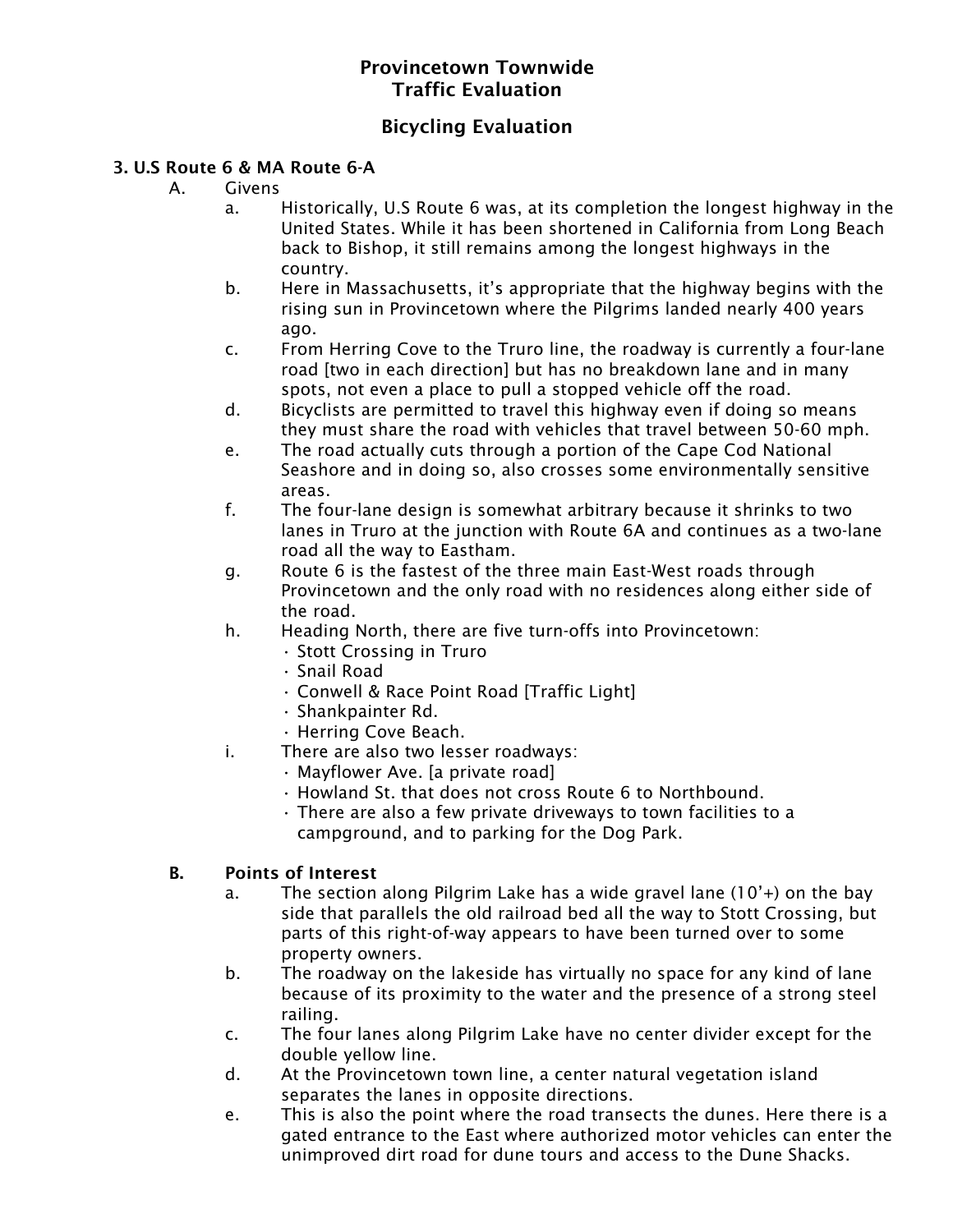- f. At the same point, on the opposite side, a private dirt road [Mayflower Ave.] enters Route 6 at an angle rendering it invisible to southbound traffic. There is no indication whatsoever that the road even exists.
- g. In the high dune area, the sands regularly intrude on the roadway on either side, requiring maintenance, especially after a storm with high winds.
- h. At some points from here to the end of Route 6, there are places where wetlands come very close to the highway.
- i. At Snail Rd. there is a paved intersection where vehicles can cross into town. Signage and a yellow blinker indicate the location, but there is no turning lane on the approach. At that same location, there is unimproved parking along the northbound lane for visitors who want to hike through the dunes.
- j. As Route 6 approaches the junction of Conwell St. and Race Point Rd., there is a northbound private road that leads to a campground. Open flat fields on either side provide leach fields for the town sewage treatment facilities.
- k The only traffic lights in town are at the intersection of Route 6 and Conwell St./Race Point Road. There are issues at this intersection already under redesign.
- l. There is a driveway just beyond the traffic lights turning uphill to the right. This was a former motel, now turned into condos.
- m. The intersection with Shankpainter Rd. is marked by a yellow blinker and an island cut allowing access in both north and south directions. Opposite Shankpainter Rd. is Evans field [that floods on occasion] and a fire road where vehicles can park for hiking around the ponds or a visit to the No Name Cemetery.
- n. From this point Eastbound [actually Westbound] traffic is quite reduced and the highway ends at the turn to the Parking lot at Herring Cove Beach.

## C. Considerations

- a. There is strong support to reduce Route 6 back to a two-lane road and to create a breakdown lane the entire length from the beginning of Route 6A in Truro right to Herring Cove Beach.
- b. This would provide a more secure place for experienced bicyclists to ride in safety in a Share-the-Road arrangement as it is for most of the Lower Cape.
- c. The major change would be cosmetic by repainting the lines with no further review necessary. This would also open up the corridor to other possibilities as well.
- d. Such an arrangement would work for many cyclists, but not for all, especially less experienced riders and families with children.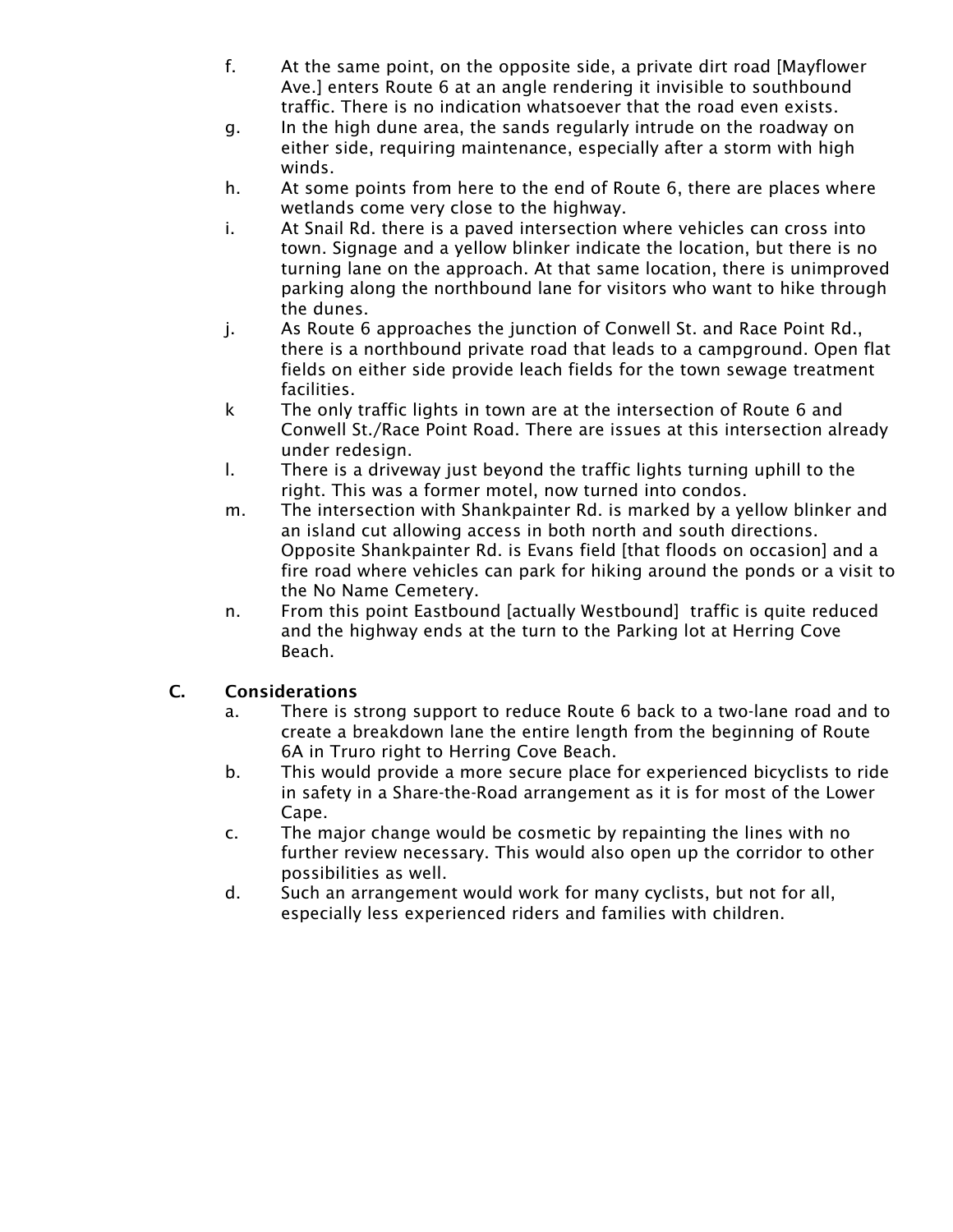# **Bike Rack Proposal**

### **Revised 9/8/2015 Types of Racks:**

Created by Provincetown 365's extending the Created by Permanent rack Parking & Transportation Work Group Seasonal on-street rack and the Provincetown Bicycle Committee

Inverted U rack

| # | <b>Street Address</b>                  | Length (ft) |     | Est # bikes Description                     | <b>Type</b>              | <b>Comments</b>                     |
|---|----------------------------------------|-------------|-----|---------------------------------------------|--------------------------|-------------------------------------|
|   | 1 404 Commercial St                    | 24          |     | 12 loading zone                             | Seasonal on-street       |                                     |
|   | 2 398 Commercial St                    | 9           |     | 6 Woody's Gallery to Washington Ave         | Seasonal on-street       |                                     |
|   | 3 378 Commercial St                    | 15          |     | 27 before corner of Pearl St in front of    | Seasonal on-street       |                                     |
|   |                                        |             |     | Somerset Inn                                |                          |                                     |
|   | 4 379 Commercial St (Pearl St Landing) | 40          |     | 20 at the beach end of the landing behind   | Permanent                |                                     |
|   |                                        |             |     | Wired Puppy next to Bull Ring Wharf         |                          |                                     |
|   | 5 377 Commercial St                    | 75          |     | 40 Room 68 (former Silk & Feathers) along ? |                          | Is this the Pepe's wharf boardwalk  |
|   |                                        |             |     | boardwalk                                   |                          | next to the Johnson St parking lot? |
|   | 6 352 Commercial St (at Center St)     | 11.5        | 6 ? |                                             | $\overline{\mathcal{L}}$ | just after the library?             |
|   | 7 330 Commercial St (Tourism Office)   | 30          |     | 60 Two rows of racks                        | Permanent                | expand existing capacity            |
|   | 8 330 Commercial St (Tourism Office)   | 1 pkg space |     | 10 existing taxi stand in front of Tourism  | Seasonal on-street       |                                     |
|   |                                        |             |     | Office                                      |                          |                                     |
|   | 9 Lopes Square (Chamber of Commere)    | 80          |     | 40 on-street in front of the Chamber of     | Seasonal on-street       |                                     |
|   |                                        |             |     | Commerce to the bank ATM                    |                          |                                     |
|   | 10 Ryder St Ext                        | 40          |     | 20 on wide brick sidewalk near soda         | Permanent                |                                     |
|   |                                        |             |     | vending machines                            |                          |                                     |
|   | 11 246 Commercial St (Provincetown     | 1 pkg space |     | 10 in front of Provicnetown Bookshop        | Seasonal on-street       |                                     |
|   | Bookshop)                              |             |     | across from Crown & Anchor                  |                          |                                     |
|   | 12 220 Commercial St (across from      | 49          |     | 25 adjacent to taxi stands in front of      | Seasonal on-street       | adjacent to taxi stands in front of |
|   | Seamen's Bank)                         |             |     | former WA building                          |                          | former WA building                  |
|   | 13 Court St Landing                    | 40          |     | 25 along retaining wall where bikes         | Permanent                |                                     |
|   |                                        |             |     | currently park                              |                          |                                     |
|   |                                        |             |     | 301 Estimated number of bike parking spaces |                          |                                     |